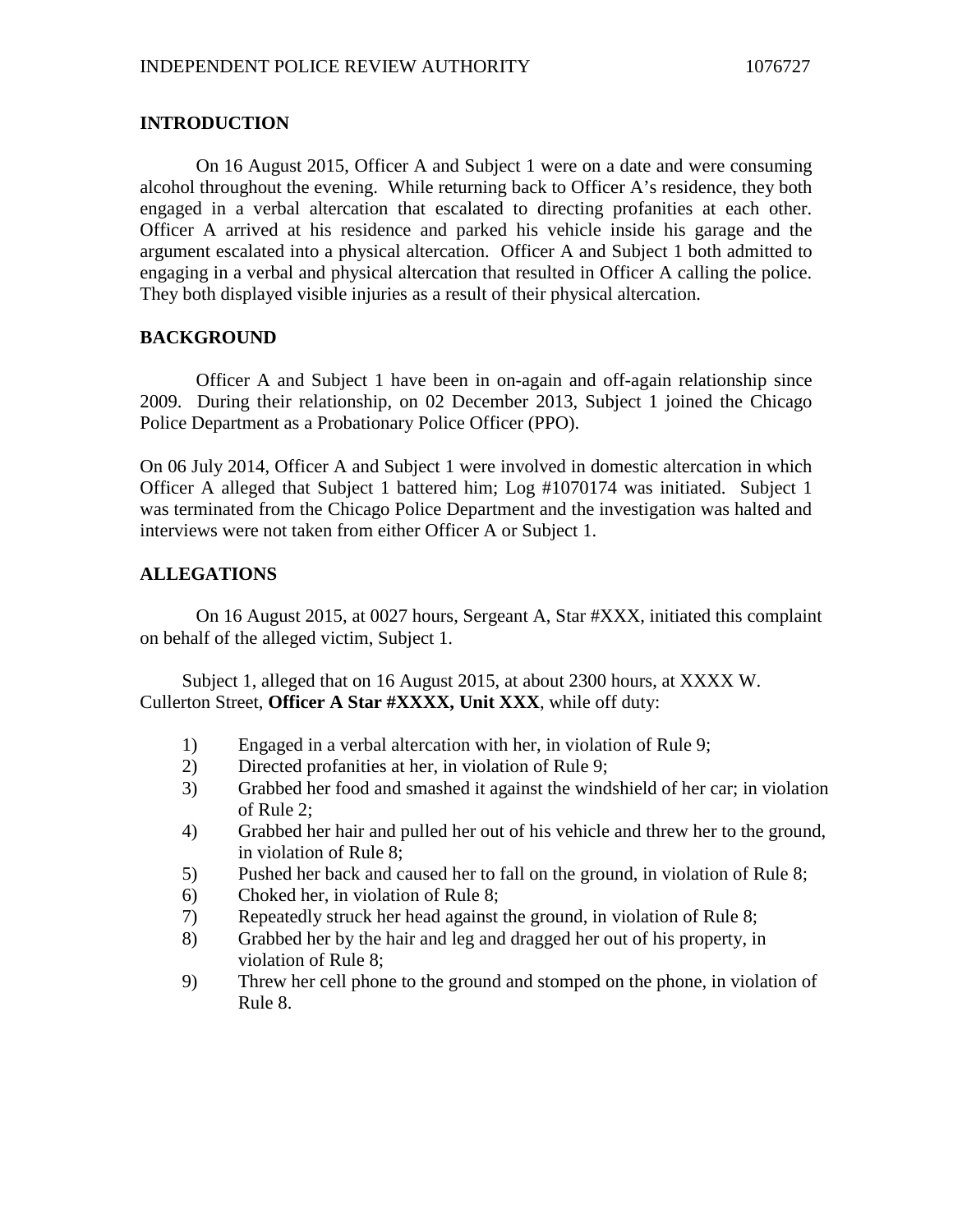IPRA Investigator A, Star #XXX also alleged that on 16 Aug 15, at about 2300 hours, at various locations, **Officer A Star #XXXX, Unit XXX**, while off duty:

10) Consumed alcohol within a four-hour period preceding the start of his scheduled shift, in violation of Rule 6.

#### **APPLICABLE RULES AND LAW**

- **Rule 2**: Any action or conduct which impedes the Department's efforts to achieve its policy and goals or brings discredit upon the Department.
- **Rule 6:** Disobedience of an order or directive, whether written or oral.
- **Rule 8:** Disrespect to or maltreatment of any person while on or off duty.
- **Rule 9**: Engaged in any unjustified verbal or physical altercation with any person, while on or off duty.

**Special Order 08-01-02:** Special situations involving allegation of misconduct.

#### **INVESTIGATION**

The **Initiation Report,** completed by Sergeant A, #XXX, documented that, on 17 August 2015, she responded to a domestic call made by Officer A. Upon arrival, Sergeant A met with Officer A, who informed her that he and his girlfriend, Subject 1, had engaged in a verbal altercation that had escalated to being physical with each other. According to Officer A, Subject 1 spilled a drink on him and struck and scratched him about his neck and face, causing injury. Sergeant A was informed by Subject 1 that Officer A grabbed and dragged her across the floor of the garage, causing injuries to her left knee and elbow. Officer A and Subject 1 were relocated to the police station where an Evidence Technician took photographs of their injuries. Officer A and Subject 1 both refused medical treatment and refused to sign criminal complaints against each other. (Att. 4)

The **General Offense Report and Supplemental Report (RD#HY-XXXXXX)** documented that, on 16 August 2015, at approximately 2320 hours, at XXXX W. Cullerton St., the victim, Subject 1 and Officer A both engaged in a domestic altercation. The report states that the altercation escalated from an argument into a physical altercation. While parked inside the garage, Subject 1 spilled a cup of soda on Officer A and scratched him about the head and neck, causing visible injuries. The reports states that Officer A grabbed Subject 1 and pulled her away from his property, causing her to fall and injure her right knee. Evidence Technician (ET) photographs were taken of Officer A and Subject 1; both refused to sign complaints against each other. (Atts. 5-7)

In a **statement to IPRA** on 20 August 2015, the alleged **victim Subject 1** said that she and Officer A had been in a dating relationship for about five years. Subject 1 said that they lived together for six months about two years ago, but are no longer dating and do not have any children together.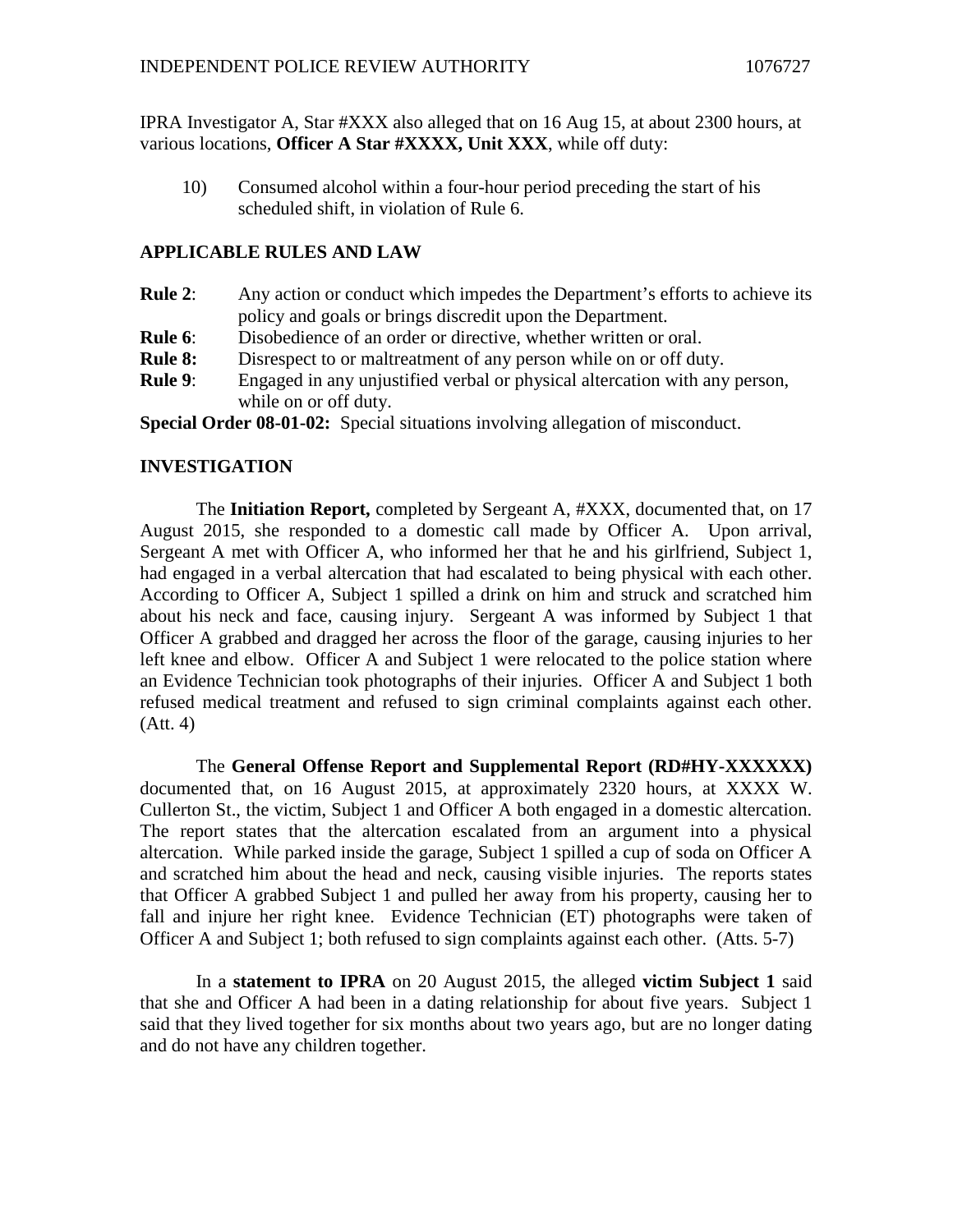Subject 1 said that, on 16 August 2015, she met Officer A at his residence and they went on a date. Subject 1 parked her vehicle in his garage and they left together in Officer A's vehicle to attend a neighborhood festival. While at the festival, Subject 1 said that she drank about two or three Sangrias while Officer A was drinking beer. Subject 1 said they visited other bars and she had about one or two vodka tonics while Officer A continued to drink beer. While at the festival, Subject 1 made a comment that she thought she had seen an ex-boyfriend. Subject 1 said that Officer A became upset at hearing the comment and they began to argue with each other.

Subject 1 said that Officer A called his job in order to request time and be allowed to start his shift later. Subject 1 said that they left the festival to buy some food near  $18<sup>th</sup>$ and Halsted Street. Subject 1 said that Officer A parked his vehicle about a block away from the restaurant and she found it odd that he had parked so far away. At that point, Subject 1 said that she decided to move his vehicle onto  $18<sup>th</sup>$  Street which was closer to the restaurant. Subject 1 telephoned Officer A to inform him where she had parked his vehicle, but he did not answer his phone. Subject 1 said that Officer A finally called and she informed him where she was parked.

When Officer A arrived, Subject 1 said that he began to yell and said, "Don't fuckin' touch my car, like a dumb bitch," and "Who the fuck do you think you are, to like touchmy car." Subject 1 said that Officer A continued talking while driving to McDonalds to buy her food and then to his residence. Subject 1 said that Officer A would not stop complaining and Subject 1 said, "Shut the fuck up already,"<sup>[2](#page-2-1)</sup> and "You're such a pussy, dude." $3$ 

Subject 1 said that, after Officer A drove back to his residence and parked his vehicle in his garage, the altercation began to escalate. Subject 1 described that Officer A got into her face and she startled back, causing her to spill her coke drink from her hand. Subject 1 said that Officer A became irate; exited the vehicle and opened the passenger side door. Officer A then grabbed Subject 1 by her hair and dragged her out and threw her to the ground. Subject 1 said that Officer A then grabbed her food and began to smash it against the hood and windshield of her vehicle that was also parked in the garage. Subject 1 said that she grabbed Officer A by the back of his shirt and attempted to pull him away from her vehicle.

OfficerA said, "bitch don't fuckin' touch me"<sup>4</sup> and pushed Subject 1 causing her to fall to the ground. While on the ground, Subject 1 said that Officer A got on top of her and she began to kick and fight him off of her. At this point, Officer A said "get the fuck off of my property"<sup>[5](#page-2-4)</sup> and grabbed Subject 1 by her hair and leg and dragged her off his property. Subject 1 got up and ran back inside the garage and entered her vehicle and

<span id="page-2-1"></span><span id="page-2-0"></span> $<sup>1</sup>$  Att. 39, Transcription statement of Subject 1, Page 13, Lines 9-12.</sup>

<span id="page-2-2"></span><sup>2</sup> *Id*. at Page 13, Line 32.

<span id="page-2-3"></span><sup>3</sup> *Id*. at Page 14, Lines 1-2.

<span id="page-2-4"></span><sup>4</sup> *Id*. at Page 17, Line 8.

<sup>5</sup> *Id*. at Page 18, Line 23-24.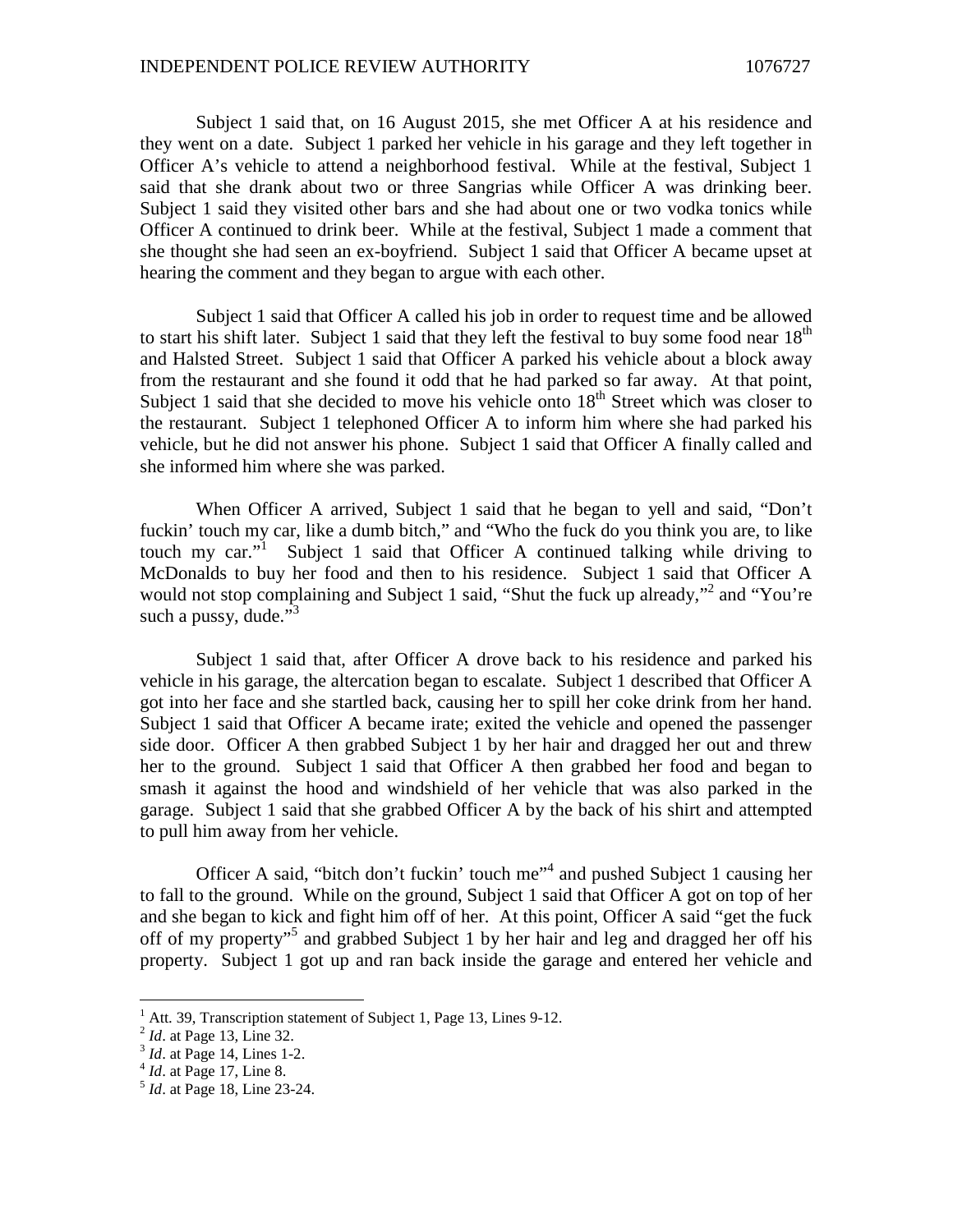#### INDEPENDENT POLICE REVIEW AUTHORITY 1076727

attempted to drive away. While inside her vehicle, Officer A grabbed Subject 1 again by her hair and dragged her out of her vehicle and onto the ground. According to Subject 1, while she was on the ground, Officer A got on top of her again and began to choke her and bang her head against the ground. Subject 1 said that Officer A grabbed her by a leg and dragged her off his property.

Subject 1 said that she attempted to call 911 several times, but the calls got disconnected. Subject 1 said that Officer A called the police and while waiting for the police to arrive, Officer A threw her cell phone to the ground and stomped on it. When the police arrived, Subject 1 became extremely emotional while speaking to a sergeant, now known as Sergeant A. Subject 1 told Sergeant A what had occurred and was asked if she wanted medical treatment, but she declined. Subject 1 was also asked if she wanted to file a complaint against Officer A and she also declined.

Subject 1 said that on the following day, 17 August 2015, she was feeling pain to her head and went on her own to Evergreen Care Center and Little Company of Mary Hospital for medical treatment. Subject 1 said that she sustained swelling to her head and scratches and bruises throughout her face and body and agreed to sign a medical release.

Subject 1 refused to talk about any prior incidents of domestic violence between her and Officer A However, Subject 1 said that she did sustain a black eye from Officer A approximately two years prior to the incident, but refused to provide any further details. (Atts. 15, 16, 29, 39)

Medical records from **Evergreen Care Center** report that on 17 August 2015, Subject 1 received treatment after having been involved in a domestic altercation. Subject 1 complained of a headache and reported that her head had been slammed onto the ground. Subject 1 was diagnosed with having abrasions to her tailbone, face, knee and bruising to her neck. Furthermore, Subject 1 was diagnosed with a hematoma to her scalp and was sent to the emergency room at Little Company of Mary Hospital for further evaluation. (Att. 26)

Medical records from **Little Company of Mary Hospital** report that on 17 August 2015, Subject 1 received additional treatment after being assessed at Evergreen Care Center. The report stated that on 16 August 2015, Subject 1 was involved in a domestic incident and was assaulted by her boyfriend, now known as Officer A. Subject 1 reported that Officer A choked her and slammed her head onto the concrete ground and she complained of a mild headache. Subject 1 had bruising to her face and neck area and lower lip contusion and left upper eyebrow contusion and swelling. Subject 1 also had abrasions to her left foot, left knee, left elbow, and across her buttocks. A CAT scan was performed on Subject 1 and the results were negative. (Atts. 17, 32)

In a **statement to IPRA** dated 08 December 2015, the **accused Officer A** said that he has known Subject 1 since the summer of 2009 and they briefly lived together for about two months.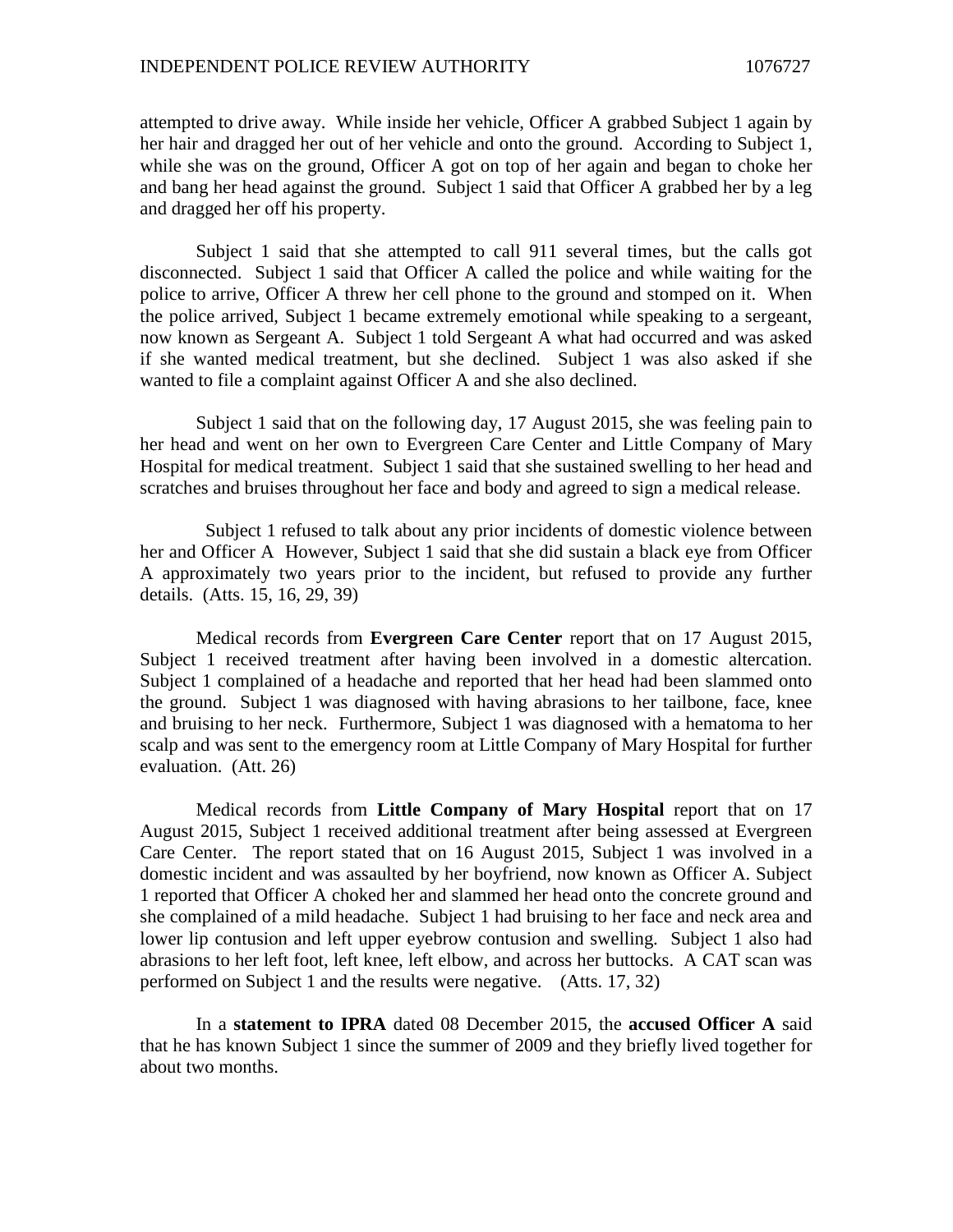Officer A said that, on 16 August 2015, Subject 1 came to his residence and together they went on a date to the Taylor Festival. Officer A said that they arrived at the festival before 1800 hours and stayed for over three hours. While at the festival, Officer A and Subject 1 drank alcohol. He reported that he drank some beers and Subject 1 drank wine at the festival. Officer A was asked how many beers he consumed and he responded, "Uh, I can't recallthat."<sup>6</sup> Officer A could not estimate how many drinks he consumed, but said "I did have some drinks. As to how many, I don't know."<sup>[7](#page-4-1)</sup> They stopped at the Drum & Monkey Pub, which was on the route of the festival; he drank more beers there, and Subject 1 drank vodka tonics. Their last stop was at the Ph.D Pub on Halstead Street, where Officer A reported that they each drank 1-2 drinks. Officer A was asked if he felt impaired while driving his vehicle after having consumed alcohol and he responded, "I didn't feel nothing."<sup>[8](#page-4-2)</sup>

After leaving the festival, Officer A drove to 18th & Halsted Street to buy some food. Officer A parked his vehicle on Halsted Street and went to pick up his food while Subject 1 stayed inside his vehicle. When Officer A exited the restaurant, he could not find his vehicle. Officer A said that he walked up and down Halsted Street in the rain and finally received a text message from Subject 1 informing him that she was parked on 18<sup>th</sup> Street. Officer A said that he was upset with Subject 1 and engaged in a verbal altercation with her. Officer A said that he drove to McDonald's to buy Subject 1 some food and they had a "pretty [i](#page-4-3)ntense argument"<sup>9</sup> in his vehicle.

Officer A said that about 2250 hours, he arrived home and parked his vehicle inside his garage. While inside his vehicle, Officer A said the argument escalated to directing profanities at each other and Subject 1 began to argue about their past. Officer A said that he could not recall all the profanities he directed at Subject 1, but may have called her a "bitch."[10](#page-4-4) Upon inquiry, Officer A admitted that he called her a bitch during the altercation.<sup>[11](#page-4-5)</sup>

While inside his vehicle, Officer A said that Subject 1 threw her coke drink on his face and caused it to spill throughout the interior of his vehicle. Officer A told Subject 1, "Okay, well, you know, you don't care about my car, I'm gonna put food on your car and seehow you like it.["](#page-4-6)<sup>12</sup> Officer A said that he grabbed Subject 1's hamburger and fries and threw them onto the windshield of her car.

Officer A denied grabbing Subject 1 by her hair and dragging her out of his vehicle and throwing her onto the ground. Instead, Officer A said that while he was putting the food on her windshield, Subject 1 got out of his car, jumped on his back and began punching and scratching him about his face and body. Officer A said that he

<span id="page-4-0"></span><sup>6</sup> Transcription of Officer A, Pg. 8, Lines 19

<span id="page-4-2"></span><span id="page-4-1"></span><sup>7</sup> *Id*. at Page 11, Lines 19-20

<span id="page-4-3"></span><sup>8</sup> *Id*. at Page 16, Lines 7-10.

<span id="page-4-4"></span><sup>&</sup>lt;sup>9</sup> *Id.* at Page 22, Lines 15-17.

<sup>10</sup> *Id*. at Page 25, Line 9.

<span id="page-4-5"></span><sup>&</sup>lt;sup>11</sup> *Id.* At Page 38, Lines 17-21.

<span id="page-4-6"></span><sup>12</sup> *Id*. at Page 26, Lines 20-22.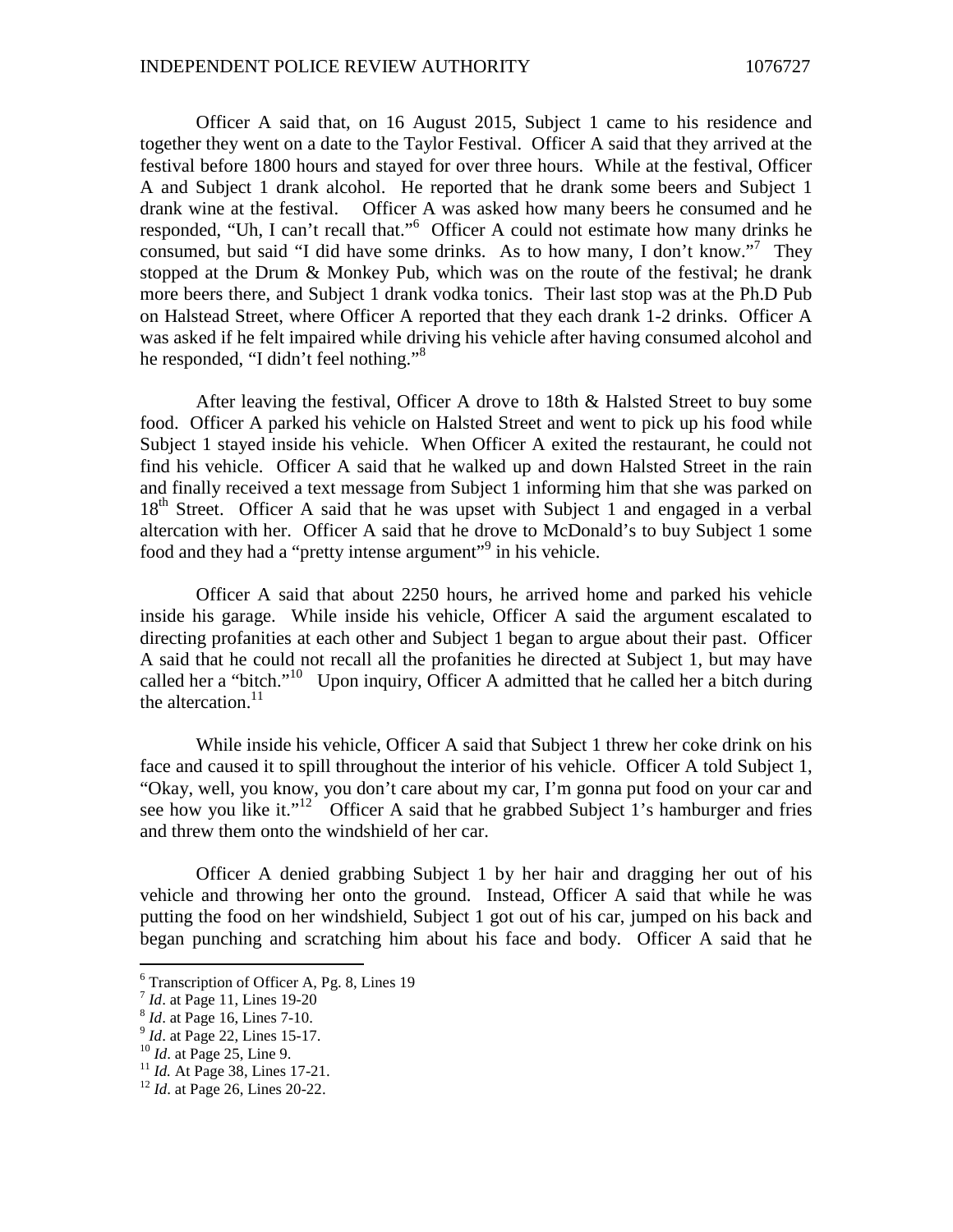pushed Subject 1 off him and caused her to fall and to the ground. He reported that she, "landed on her butt, and then, fell backwards."[13](#page-5-0) Officer A said that Subject 1 got up and continued to go after him. As a result of the limited space inside the garage, Officer A said that he lost his balance and he and Subject 1 both fell to the ground. While on ground, Officer A said that Subject 1 punched, kneed, scratched and struck him about the body.

Officer A said that he grabbed Subject 1 around her neck and held her down on the ground in order to stop her from kicking and punching him. Officer A said that he did not squeeze Subject 1's neck, and denied that he choked her. However, Officer A said, "I was - -just had enough pressure to hold her down to stop her from being on me."<sup>[14](#page-5-1)</sup> Furthermore, Officer A denied the allegation that he repeatedly struck Subject 1's head against the ground. Officer A said that Subject 1 continued to be physical and kneed him on his rib area, causing him pain. Officer A said that he then took hold of Subject 1 by her hair and either an arm or leg and dragged her out of his garage and onto the driveway.

Officer A said that Subject 1 appeared to be calling 911 and asked him if he wanted to call 911. Officer A said that he called 911 and identified himself as Chicago Police Officer and requested a supervisor to the scene. Officer A said that he informed the responding sergeant, now known as Sergeant A, what had occurred.

Officer A said that he and Subject 1 were both transported to the  $012<sup>th</sup>$  District and kept in separate rooms. Officer A was shown eighteen Evidence Technician (ET) photographs[15](#page-5-2) that were taken of him. Officer A described lacerations and scratches throughout his neck, ear, lower right leg, elbow, and face that were caused during the altercation with Subject 1. Officer A was also shown five ET photographs<sup>[16](#page-5-3)</sup> taken of Subject 1 and Officer A said that he observed a scrape mark on her left knee. Officer A said that injury to Subject 1 may have occurred when he pushed down to the ground or when he dragged her.

Officer A was then shown photographs<sup>[17](#page-5-4)</sup> that were provided by Subject 1 and that depicted abrasions to her left knee, left elbow, swelling and contusion to the upper left eyebrow and showed her damaged cell phone. Officer A was asked to explain how Subject 1 sustained all these injuries and said, "Uh, the only thing I could say is, when I pushedher down, when I was holding her down, and when I was dragging her out.["](#page-5-5)<sup>18</sup> Officer A denied the allegation that he threw Subject 1's cell phone to the ground and stomped on the phone; he denied that he ever took Subject 1's phone.

<span id="page-5-1"></span><span id="page-5-0"></span><sup>&</sup>lt;sup>13</sup> *Id.* At Page 29, lines 5-6.

<sup>&</sup>lt;sup>14</sup> *Id.* at Page 31, Lines 9-10.

<span id="page-5-2"></span><sup>&</sup>lt;sup>15</sup> ET photographs, Att. 31, Pages 6-22.

<span id="page-5-3"></span><sup>16</sup> *Id*. at Pages 1-5.

<span id="page-5-4"></span> $17$  Photographs provided by Subject 1 of her injuries, Att. 25, Pages 1-12.

<span id="page-5-5"></span><sup>&</sup>lt;sup>18</sup> Transcription of Officer A, Page 46, Lines 5-7.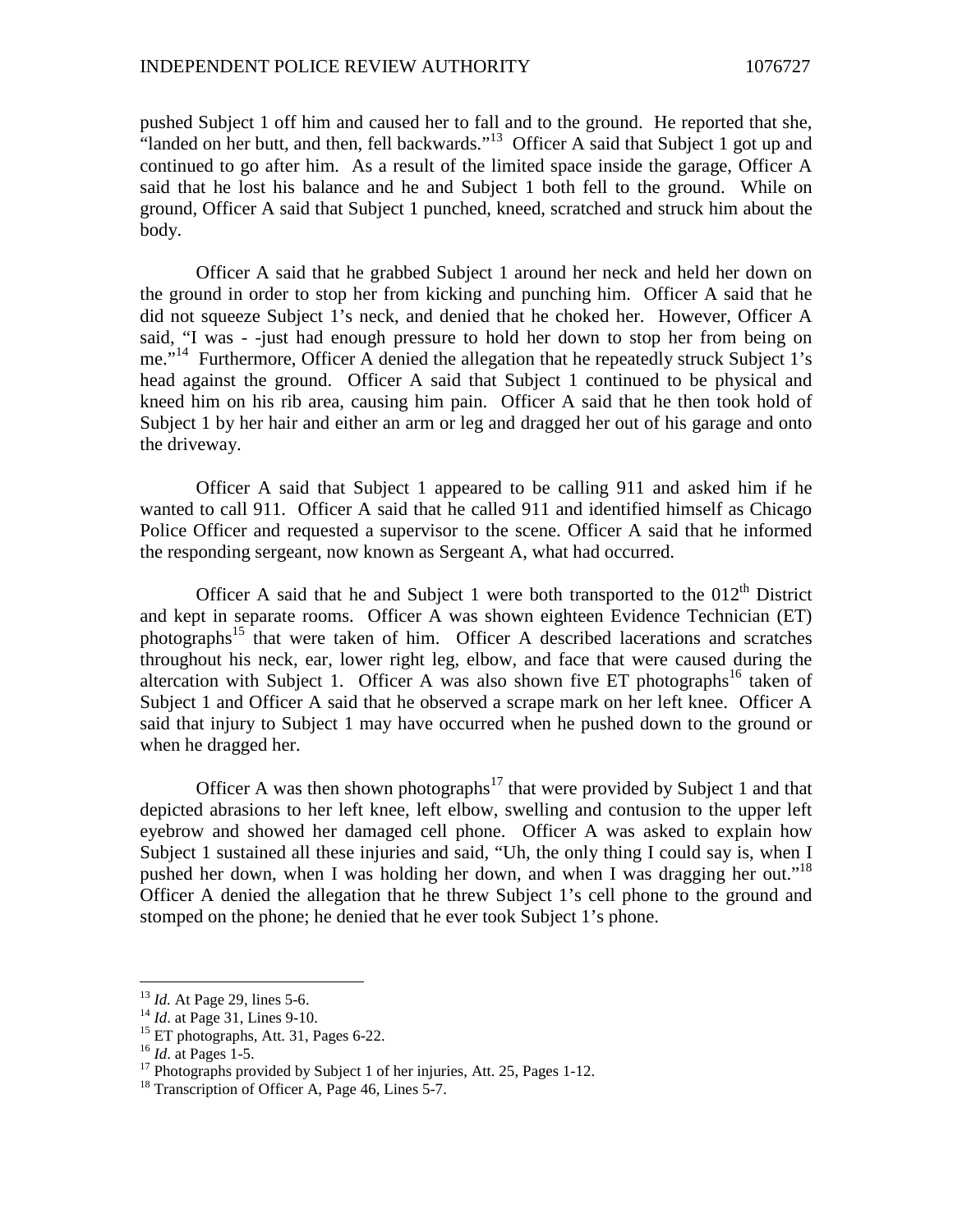Officer A was shown the General Case Report  $(RD#HY-XXXXXX)^{19}$  $(RD#HY-XXXXXX)^{19}$  $(RD#HY-XXXXXX)^{19}$  that indicated that Subject 1 was suspected of using alcohol, but not him. Officer A observed the report and admitted that he also had been consuming alcohol. Officer A was scheduled to work at 2100 hours and said, "Uh, I wasn't planning on going to work so, I was gonna tell them if I could, uh, you know, take some time off, 'cuz I was, you know, consuming alcohol."[20](#page-6-1) At about 2030 hours, Officer A called the district to request the day off and was denied the day off, but said, "I was given permission to have a few hours inthe front off, yes."<sup>21</sup> Officer A admitted that he violated the Special Order that prohibits police officers to consume alcohol with a four hours period, preceding the start of their previously schedule shift. (Atts. 47, 48).

<span id="page-6-0"></span><sup>&</sup>lt;sup>19</sup> General Offense Report, Att. 5, Page 2.

<span id="page-6-2"></span><span id="page-6-1"></span><sup>20</sup> *Id*. at Page 48, Lines 10-12.

<sup>21</sup> *Id*. at Page 47, Lines 3-4.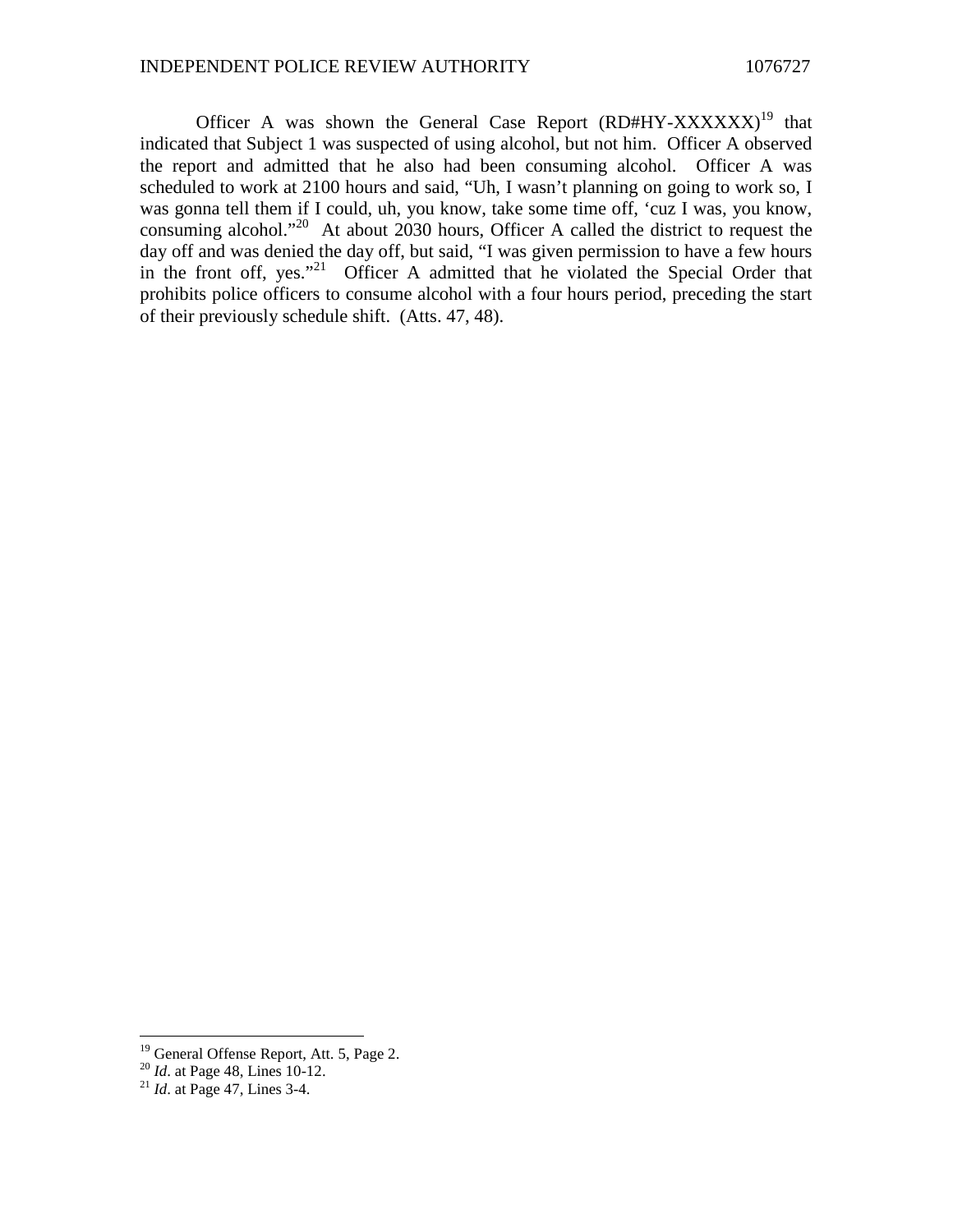### **CONCLUSION**

In his statement to IPRA, Officer A provided a description of the incident that shared many of the same details that Subject 1 described. Importantly, Officer A did not abdicate responsibility for his actions by casting Subject 1 as the sole aggressor during their verbal and physical dispute. He admitted to committing many of the allegations, even those that did not have physical evidence to support or refute them. Because of his apparent candor, Officer A's credibility is strengthened, including for allegations that he denied.

It is recommended that **Allegation #1** that on 16 August 2015, at about 2300 hours, at XXXX W. Cullerton Street, Officer A engaged in a verbal altercation with Subject 1, **,** in violation of Rule 9, be **SUSTAINED**. Officer A went to buy takeout food while Subject 1 waited inside his vehicle. When Officer A returned to his vehicle, he discovered that Subject 1 had moved his vehicle. Officer A walked up and down the street and finally received a text message from Subject 1 informing him that she was parked on  $18<sup>th</sup>$  Street. Officer A became upset with Subject 1 and admitted to engaging in a verbal altercation that escalated into a "pretty intense argument."<sup>[22](#page-7-0)</sup>

It is recommended that **Allegation #2** that on 16 August 2015, at about 2300 hours, at XXXX W. Cullerton Street, Officer A directed profanites at Subject 1, in violation of Rule 9, be **SUSTAINED**. Officer A admitted that the verbal altercation escalated to them directing profanites at each other. Officer A said that he could not recall all the profanites that he directed at Subject 1, but admitted he may have called her a "bitch." $^{23}$  $^{23}$  $^{23}$ 

It is recommended that **Allegation #3** that on 16 August 2015, at about 2300 hours, at XXXX W. Cullerton Street, Officer A grabbed Subject 1's food and smashed it against the windshield of her car, in violation of Rule 2, be **SUSTAINED**. Officer A said that Subject 1 threw her coke drink on his face and caused it to spill throughout his vehicle. However, Subject 1 said that Officer A startled her and caused her to drop her drink. Officer A admitted that he became upset and grabbed Subject 1's food and threw it onto the windshield of her car.

It is recommended that **Allegation #4** that on 16 August 2015, at about 2300 hours, at XXXX W. Cullerton Street**,** Officer A grabbed Subject 1 by her hair and pulled her out of his vehicle and threw her onto the ground, in violation of Rule 8, be **NOT SUSTAINED** due the insufficient evidence to prove or disprove the allegation. Officer A denied the allegation, and reported that Subject 1 exited his vehicle while he was throwing food onto the windshield of her car. There is no additional evidence to support or refute this allegation.

<span id="page-7-1"></span><span id="page-7-0"></span><sup>&</sup>lt;sup>22</sup> *Id.* at Page 22, Lines 15-17.

<sup>23</sup> *Id*. at Page 25, Line 9.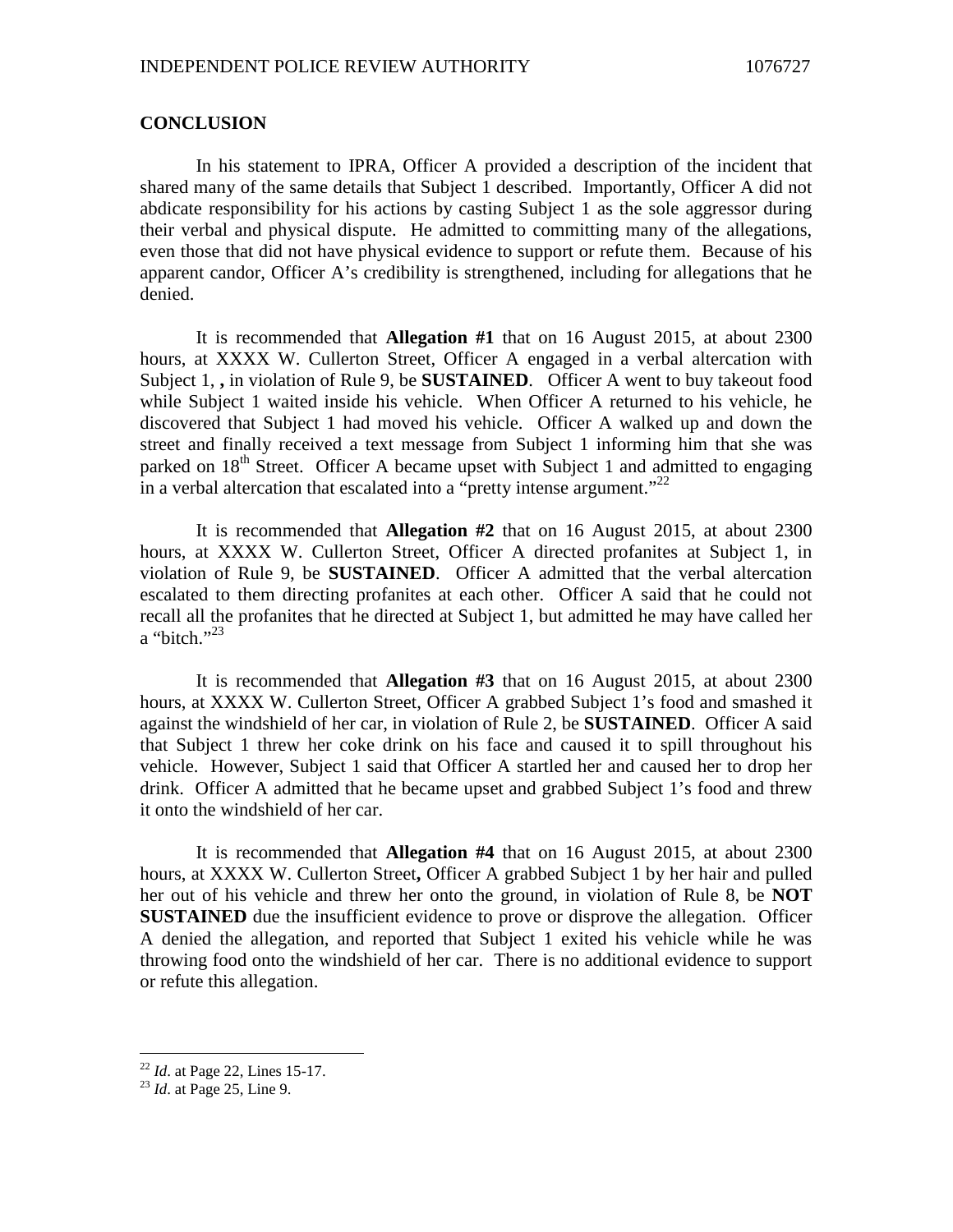It is recommended that **Allegation #5** that on 16 August 2015, at about 2300 hours, at XXXX W. Cullerton Street, Officer A pushed Subject 1 back and caused her to fall on the ground, be **SUSTAINED,** in violation of Rule 8. Officer A said that Subject 1 jumped on his back and punched and scratched him about his face and body. Officer A admitted that he pushed Subject 1 back and caused her to fall on the ground.

It is recommended that **Allegation #6** that on 16 August 2015, at about 2300 hours, at XXXX W. Cullerton Street, Officer A choked Subject 1, be **SUSTAINED,** in violation of Rule 8. Subject 1 was consistent in her report to the medical staff and IPRA that Officer A choked her while holding her down on the ground; however this allegation was not included in either the Initiation Report or the Case Report. Evergreen Care Center noted bruising to her neck.<sup>[24](#page-8-0)</sup> Officer A's explanation that he did not deliberately squeeze her neck, does not refute Subject 1's allegation that he choked her. Officer A admitted that he grabbed Subject 1 around her neck and held her down on the ground, "I was - -just had enough pressure to hold her down to stop her from being on me."<sup>25</sup> Although he denied the allegation, his own description of holding her down by her neck supports Subject 1's allegation that he choked her.

It is recommended that **Allegation #7** that on 16 August 2015, at about 2300 hours, at XXXX W. Cullerton Street, Officer A repeatedly struck Subject 1's head against the ground in violation of Rule 8, be **NOT SUSTAINED** due to the insufficient evidence to prove or disprove the allegation. During this struggle, Subject 1 said that Officer A repeatedly struck her head against the ground. Medical records documented that Subject 1 complained of a mild headache and had a hemoatoma on her scalp. Although the medical reports support that Subject 1 sustained injury to the back of her head that is consistent with this allegation, she could also have obtained this injury at other points in their altercation. Officer A said that he pushed Subject 1 and she fell backwards to the ground. Later in the incident he held her down by her neck while they continued struggling with each other. Given that Officer A specifically denied this allegation, while admitting to other allegations, this allegation should be Not Sustained.

It is recommended that **Allegation #8** that on 16 August 2015, at about 2300 hours, at XXXX W. Cullerton Street, Officer A grabbed Subject 1 by her hair and leg and dragged her out of his property**,** in violation of Rule 8, be **SUSTAINED**. Subject 1 said that Officer A grabbed her several times by her hair and dragged her away from his property. Subject 1 said that after being dragged out the first time, she ran back inside the garage and attempted to take her vehicle that was parked inside the garage. Subject 1 said that Officer A grabbed her by the hair and leg and dragged her away from his property.

Officer A admitted to grabbing Subject 1 by her hair and taking hold of her arm or leg and dragging her off his property. Officer A was shown photographs of Subject 1's injuries that depicted abrasions to her left knee, left elbow, swelling and a contusion to

<span id="page-8-0"></span><sup>24</sup> *Id*. at Page 31, Lines 9-10.

<sup>&</sup>lt;sup>26</sup> Transcription of Officer A, Page 46, Lines 5-7.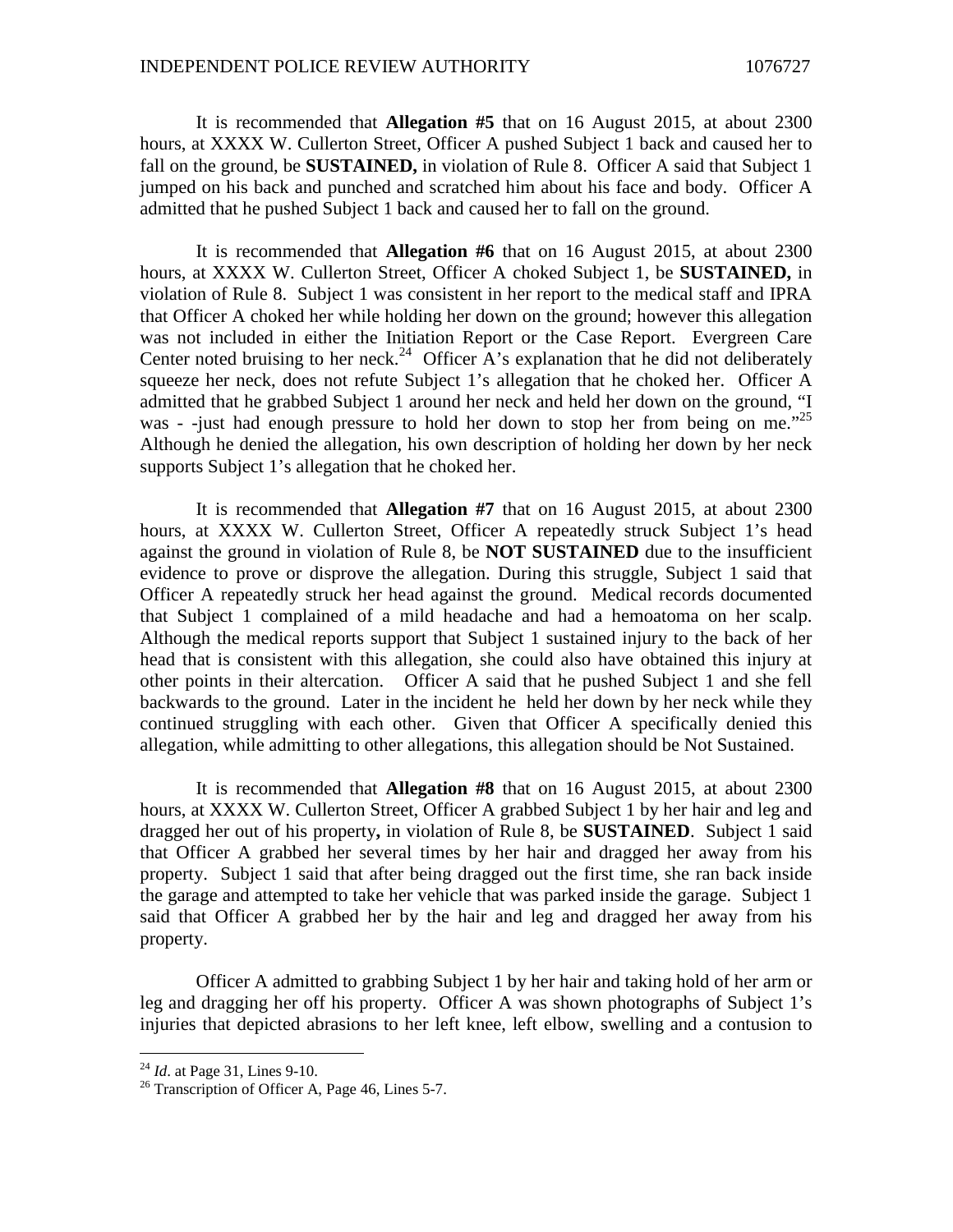the upper left eyebrow. Officer A was asked to explain how Subject 1 sustained all these injuries and he said, "Uh, the only thing I could say is, when I pushed her down, when I washolding her down, and when I was dragging her out."<sup>26</sup>

It is recommended that **Allegation #9** that on 16 August 2015, at about 2300 hours, at XXXX W. Cullerton Street, Officer A threw Subject 1's cell phone to the ground and stomped on it, in violation of Rule 8 be **NOT SUSTAINED** due the insufficient evidence to prove or disprove the allegation. Subject 1 alleged that Officer A stomped on her phone, but Officer A denied that he ever grabbed or damaged her phone. Subject 1 also provided pictures that she took of a phone with a broken screen. Neither the Initiation Report nor the Case Report documented Subject 1's allegation that Officer A damaged her phone. Due to both Subject 1 and Officer A's description of their physical altercation, there were many opportunities for her phone to have fallen and broke during this incident.

It is recommended that **Allegation #10** that on 16 August 2015, at about 2300 hours, at various locations, Officer A consumed alcohol within a four-hour period preceding the start of his scheduled shift, in violation of Rule 6 and Special Order 08-01- 02, be **SUSTAINED**. Officer A admitted that he consumed alcohol within four hours preceding the start of his shift. Officer A also said that he was not planning on going to work because he was consuming alcohol. Officer A said that he called his district to request the day off and was denied. Officer A said that instead, he was allowed to use several hours of comp time in the beginning of his shift.

<span id="page-9-0"></span> $26$  Transcription of Officer A, Page 46, Lines 5-7.